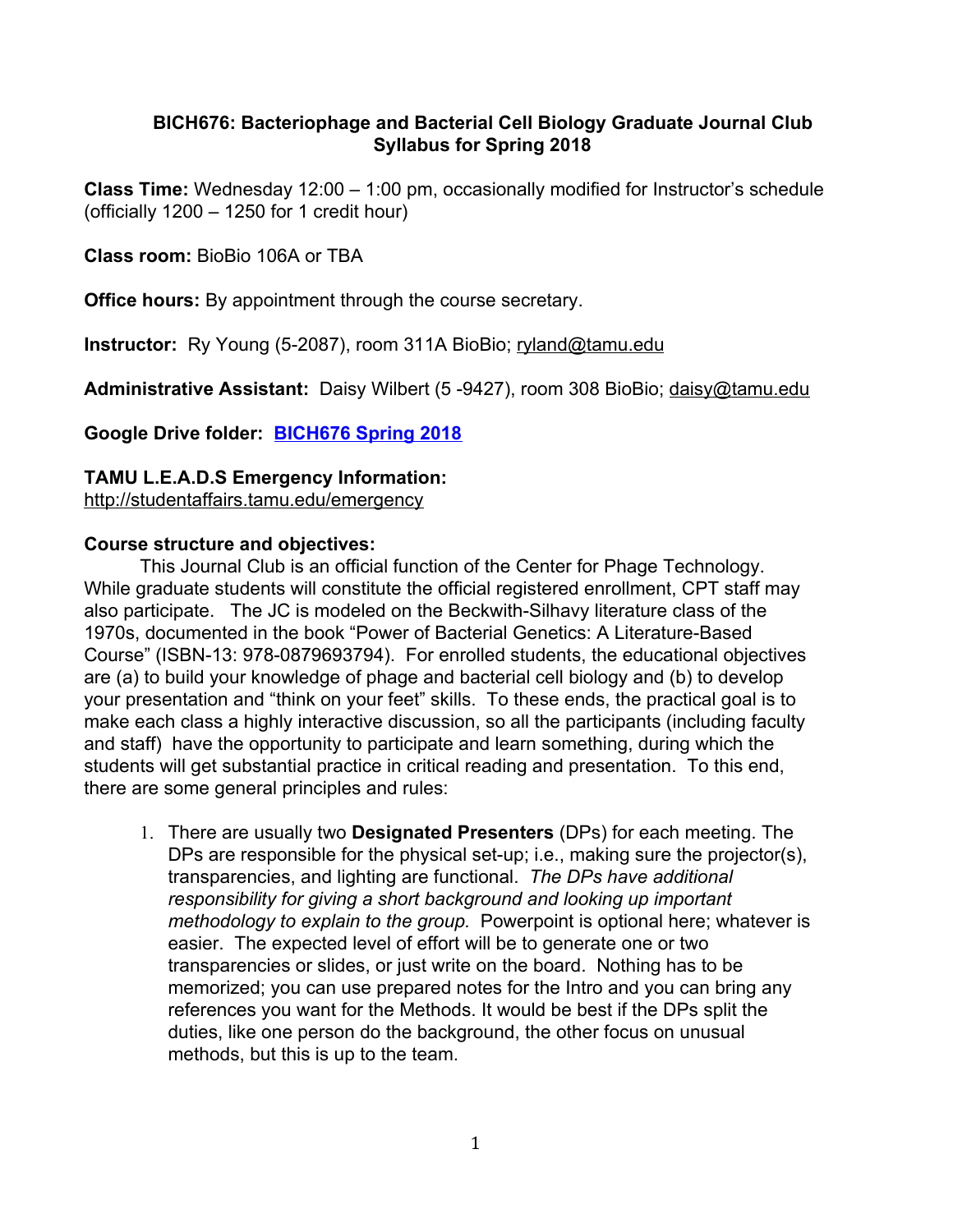- 2. **The presentation will be done jointly, by everyone else in the class that day.** In some random order, to be determined each session, an individual will stand up and describe the first figure or table. What is the question, what was the approach, what were the results, and what did it mean? Then the next person does the next table/figure, and so on. If you are called on to do this, and you don't understand something, just say so. The odds are that someone in the room understands, just as others may have questions. The theory is that peer pressure will, at equilibrium, have everyone putting in the effort to read and understand the paper. (This is in part why I insist on part 4, below.)
- 3. **The Instructor and grading:** The Instructor is there to moderate, to provide experience/expertise, etc. There will be a grade assigned but it depends only on your level of participation, not on your background and depth of knowledge. However, failure to prepare, if I detect this, will attract attention. This is a graduate Journal Club so normally the grading would be A for strong participation, B for adequate and C for inadequate or unprepared participation.
- 4. **Every student** who enrolls in the fall and is still here in the spring must sign up for the spring too. So you are committing to this process for the whole academic year.

Please let us know dates where you would prefer not to be the Designated Presenter due to some exigency in the schedule.

#### **Choice of Papers**

- 1. All papers will be chosen by enrolled students. Each student should submit a paper of their interest to their lab coordinator and will be the designated "DP1" if that paper is chosen.
- 2. Each lab submits a prioritized list (ie. vote within you lab) on Google Drive excel file, along with any known dates of absence for students written next to their name.
- 3. The final compiled list and schedule of papers will be determined based on the number of enrolled students in each lab and chosen by your lab's prioritized list.
	- a. Final schedule will be discussed and agreed upon first day of class (Jan. 17) and any conflicts addressed.
	- b. At this point, DP2 spots (determined by Daisy) must be filled and if you are required to hold a DP2 position this semester you have the opportunity to sign up for a the paper of your choosing by filling in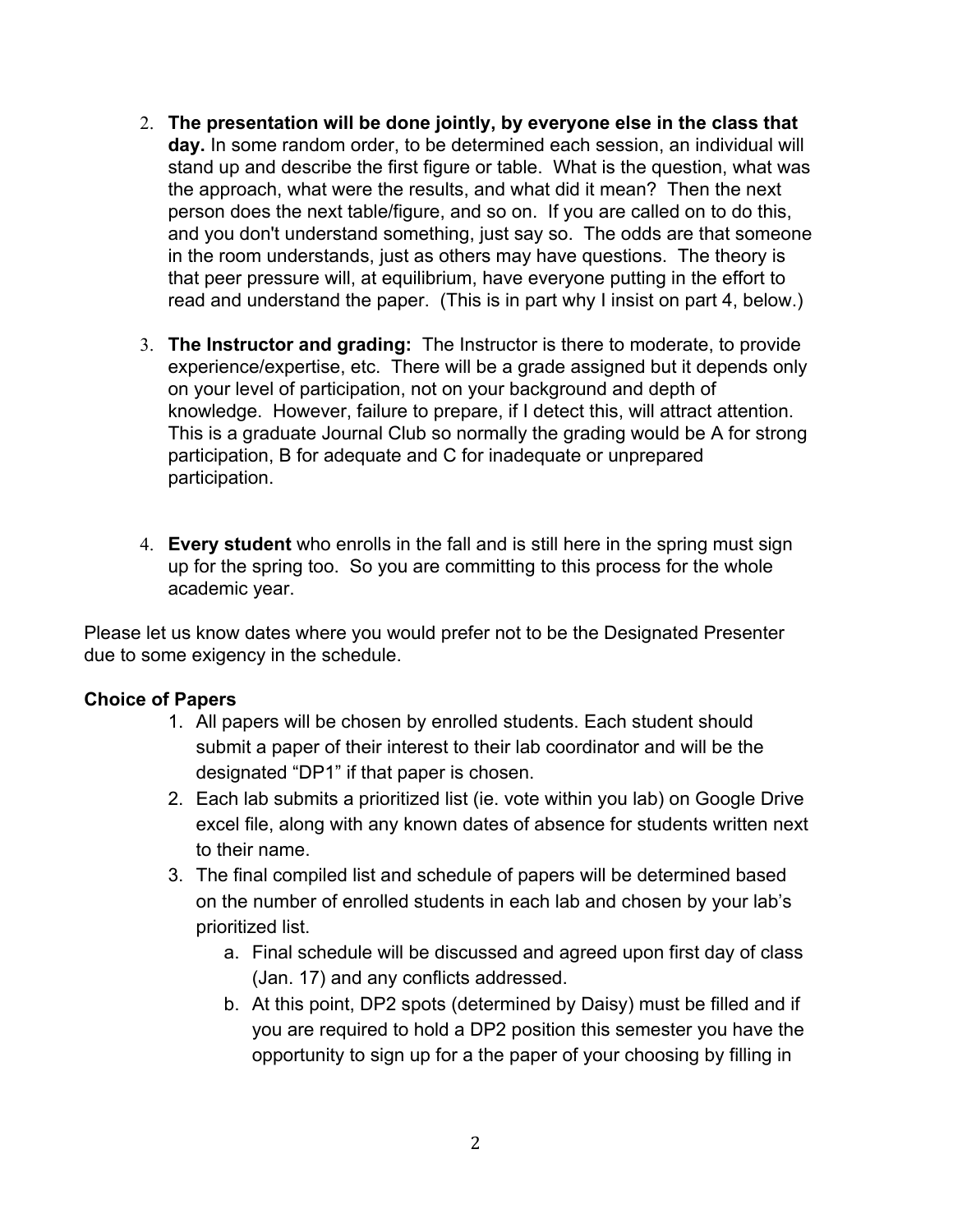the empty slot on the JC paper schedule, next to DP1. Any unfilled positions by Fri Jan 19 will be assigned at random by Daisy.

4. Responsibilities of DPs:

# **DP1-**

Since you are presenting the paper of your choosing and are likely very familiar with the concepts presented, you are expected to know the paper inside and out. This removes any confusion between presenters as to how extensive each other's understanding is. As the main presenter you now have full directoral control over how to best present the concepts (and figures) to the rest of the class to make sure everyone is on the same page. In addition to background/introduction discussion responsibilities held previously, DP1 will now be required to also prepare the **SINGLE** powerpoint to also include the methods and significant figures.

- not all figures are necessary
- not all methods need explanation
- encouraged to present CONCEPTS to class rather than just figures
- direct discussion and provide necessary transition into slides (ie. if you feel a method and figure are best discussed back to back you can jump in)
- does not have to be in any particular order as before (ie Background, Methods, Figures) \*\*grading based on how you understand the material and whether the way you direct discussion was constructive to the class's understanding)
- **ANSWER** any questions that arise during discussion; you should have almost expert level knowledge of material you are presenting.

# **DP2-**

Since you also have an opportunity to sign up to present a paper of interest, you will also need to have significant understanding of the paper. You are no longer specifically required to present the methods or prepare any slides, unless your DP1 requests so. DP2 can be tasked to present more novel and difficult methods during presentation if needed. The main NEW responsibility of DP2 is to **RESOLVE** issues that arise during discussion and help keep flow of class. At the end of the presentation (ie. end of paper) the DP2 will provide the class with a **"Summary of discussion and resolution of issues"** that should not just be a repetition of the figures but the take home message people should leave with. In resolving issues, this is usually looking up statistics/info and other data from related publications to answer or address any outstanding